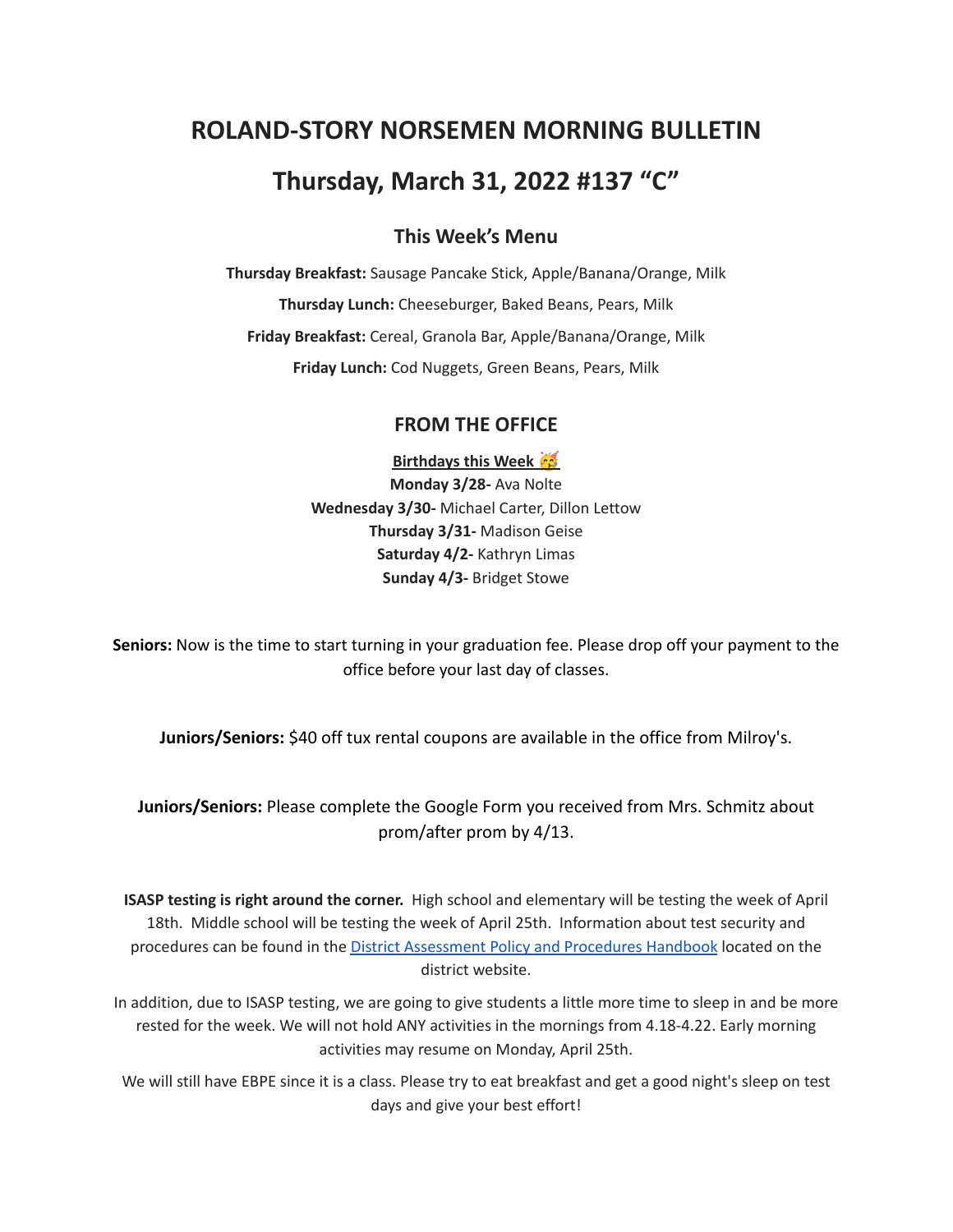**The City of Roland is researching the need for childcare in Roland.** As a part of this effort a survey was created to gauge the need and interest. For accuracy, please only complete one survey per household and only complete the survey if you are looking for a childcare facility that could potentially be utilized by you. The survey will remain open until noon on Wednesday, March 30, 2022. The link to the survey can be found below.

<https://www.surveymonkey.com/r/Areachildcaresurvey>



**[COUNSELOR FOLDER](https://docs.google.com/document/d/1vmwczNPbDzXe9vFaG5LJMQ7NYDv-i4oQJHybqA65TUc/edit?usp=sharing) (9-12)-Click here**



Students, come and hear about these career opportunities. To attend, please sign up in the counselor's

office *at least one day* prior to the presentation day.

April 6: John Deere/VanWall Tech program (See the flyer) Click here to [watch](https://www.youtube.com/watch?v=h0zPXGK_n_c) a video

April 23: Fire Science Job Opportunities Click here to [watch](https://www.youtube.com/watch?v=xBXR6h_2eWg) a video

April 7: Iowa Law Enforcement Academy



#### **College Visit - Seminar - Counselor's Office**

(let Mrs. Cory know if you are attending)



Iowa State University- Tuesday, 3/29

Central College- Thursday, 3/31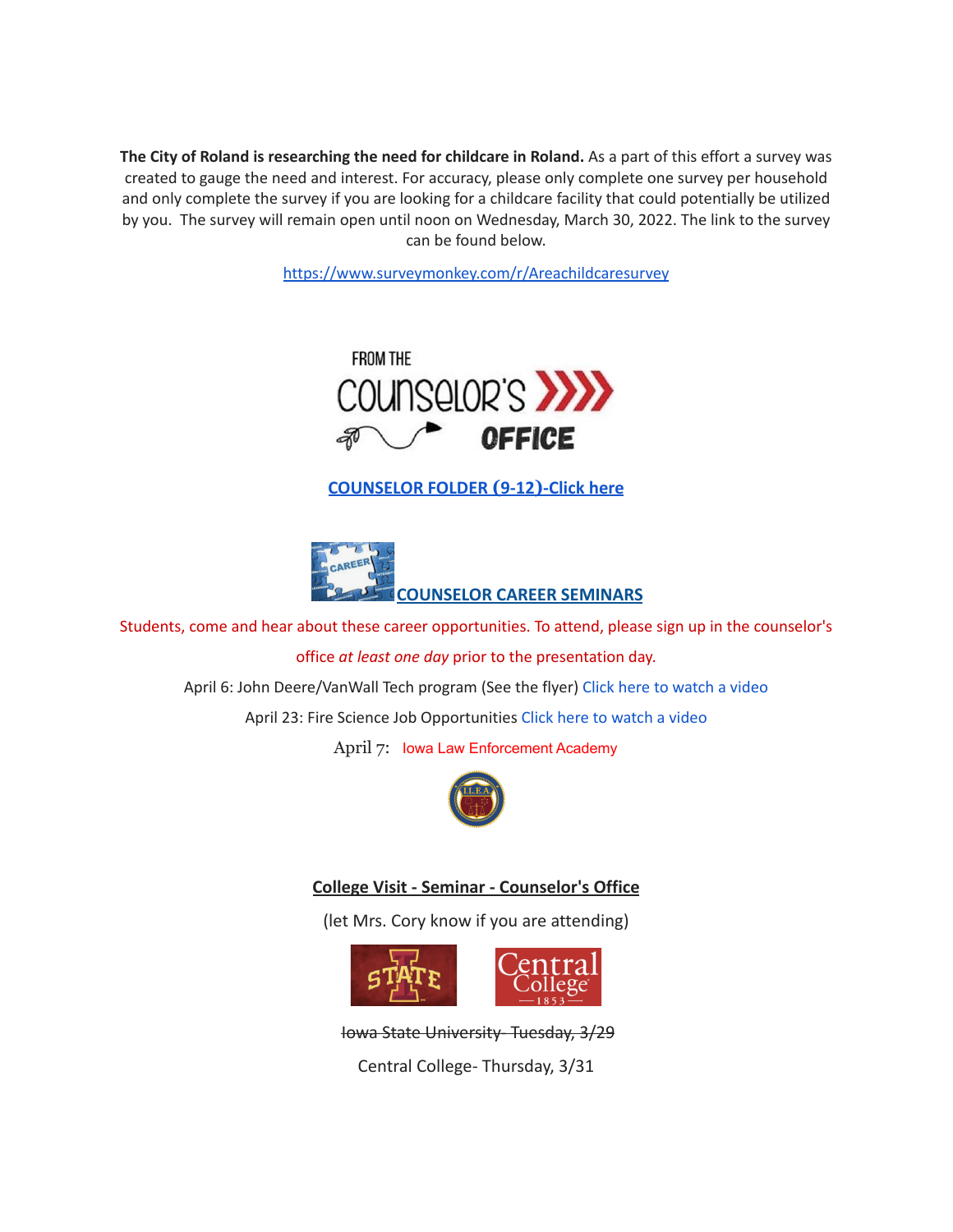**#GETAJOB Youth Summer Job Fair in Ames.** See [flyer](https://drive.google.com/file/d/19PRxPHgJE0Wyssa45Q2YrSued6K3SDaH/view?usp=sharing) for more information.

*RS students, take time for your mental health* by registering for this "Teens Training Teens-Psychological First Aid (PFA)" This 3-hour online course will teach students how to manage their distress and cope with post-disaster stress and adversity. (See [attached](https://drive.google.com/file/d/18ZxsDgb9mTVccDP5AD1ejwqoEi1MNUwE/view?usp=sharing) flyer.)

## **Local Scholarships Due This Friday, April 1st!**

\*GNB Bank Leadership [Scholarship](https://www.gnbbank.com/resources/story-city-leadership-scholarship) Fill and submit \$500 Due 4/1

\*The "Resilient Student" RSHS [Faculty/Staff](https://docs.google.com/document/d/1DolWUUWkhc9uRV9cDZrlwnYTIr44UcPiFxY4Xkupsj0/edit?usp=sharing) Award Make a copy, fill, print and turn into Mrs. Heisterkamp \$ 715 Due 4/1 @4:00pm

\*The Roland Post 307/Jim and Marylin Hanson [Scholarship](https://docs.google.com/document/d/1hGUuBTFqrA-IeXjmN94zoUkQR-ErMDrUDyJX0Yc3fx0/edit?usp=sharing)  $\bullet$  Make a copy, fill, email LegionPost307@gmail.com \$1,500 Due 4/1 @4:00pm

\*Story City Lions Club [Scholarship](https://docs.google.com/document/d/1z7ucMbK4WEvvNb9NVBe3FD28h53iTSawX8qWUl0m6oA/edit?usp=sharing) Make a copy, fill, print and turn into Counselor's office \$500 Due 4/1 @12:00pm

\*Story [City/Lafayette](https://docs.google.com/document/d/1DRZOK0yQEV5eI7SDx7LBRARU3wUClkRxSl4DFl1TSOU/edit?usp=sharing) Twp. Firefighters Scholarship Make a copy, fill, print, sign and turn into Counselor's office \$500 Due 4/1 @ 4:00pm

\*William Applegate [Volunteerism](https://docs.google.com/document/d/1w4rNFOTwAFqpjEvS-51FwYbhvd6fQvigs1578zBW-tw/edit?usp=sharing) Scholarship Make a copy, fill, print, sign and turn into Counselor's office \$1,000 Due 4/1@12:00pm

\*Reuben Sansgaard [Scholarship](https://docs.google.com/document/d/1LR2RwFYr7AG3FUyGWVx12ymv-TE93qQbHet9jzHKVyU/edit?usp=sharing) Program by Sansgaard Group **C** Make a copy, fill, print, sign and turn into Counselor's office \$1,000 Due 4/1 @12:00pm

\*Thrills [Scholarship](https://docs.google.com/document/d/1QJta3C5yzfZrCdazRN4EIHX3l1EGl8av38jpxH3JqyU/edit?usp=sharing)  $\bullet$  Make a copy, fill, print and turn into Counselor's office \$1,000 Due 4/1 @12:00pm

\*Dale W. [Henricks](https://docs.google.com/document/d/1QlRIHdvRzmxNbdfucF4hyEJ2MzvAer_LqN1C1bAIIOk/edit?usp=sharing) by Story City EDC Make a copy, fill, print and turn into Counselor's office \$1,000 Due 4/1 @12:00pm

[\\*Roland-Story](https://docs.google.com/document/d/1L-tgrmtRhI17mbAynBf7wRqcn4feF0ftZ4YQ7eolHUI/edit) School Foundation Scholarship Make a copy, fill, share the final copy with Mrs. Cory, print and turn into Counselor's office \$Varies Due 4/1 @12:00pm



**Local Scholarship** Friends 'N Service [Scholarship-](https://docs.google.com/document/d/1YxuVTwJ-CIinoMlmP1qQKGAZsTg1ZqAjS9JUfoK-CpY/edit?usp=sharing) \$400 due 4/22 @12:00pm